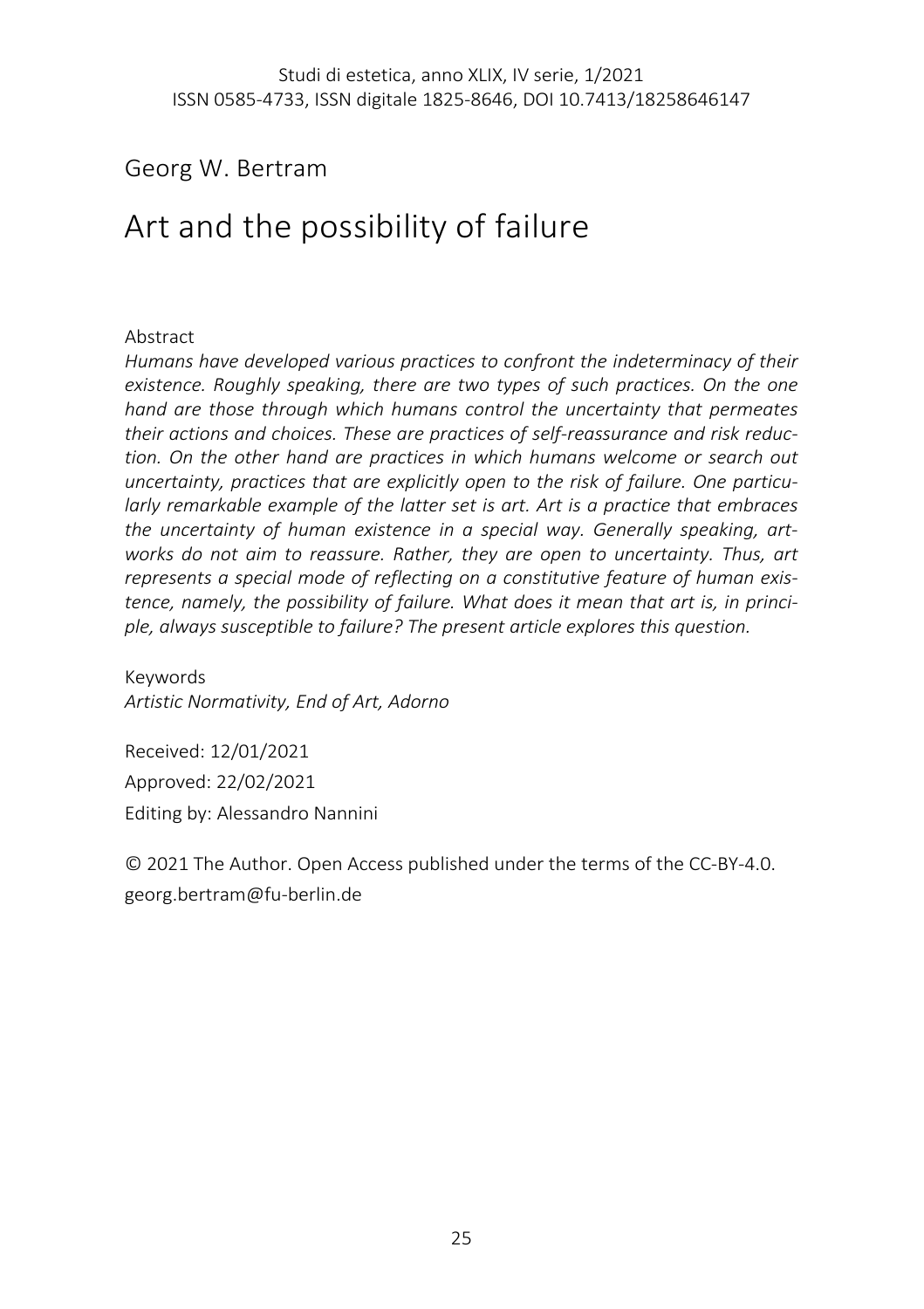Humans are beings who, at their core, are defined by indeterminacy<sup>1</sup>. According to an anthropological commonplace, humans' nature is to not have a fixed, static nature, but to develop their own nature<sup>2</sup>. This concept of human nature is generally referred to as second nature<sup>3</sup>. Second nature cultivates determinacy in the context of indeterminacy. In an existentialist vein, one might say that humans are doomed to determine themselves. Using another central concept of philosophical anthropology, one might say: "Man is condemned to be free" (Sartre 2007: 29). Humans are beings that are, from the very beginning, free to determine themselves.

This characteristic of humans has a decisive consequence: humans are beings capable of failure. When humans determine themselves, things can go wrong. They can make mistakes, act in a way not up to the task, overestimate their abilities, overstrain themselves and others, and much more. A term particularly suited to sum up all these phenomena is the concept of failure. To the degree to which humans are capable of determining themselves or have to determine themselves, they face the possibility that their projects can succeed or fail. This possibility is characteristic of beings fundamentally defined by indeterminacy. Whatever choices humans might make and whatever projects they might undertake, they can always fail in them. Uncertainty is a foundational aspect of human practices.

Humans have developed various practices to confront this fundamental condition of their existence; indeed, these practices are formative of humans' second nature. Roughly speaking, there are two types of such practices. On the one hand are those through which humans control the uncertainty that permeates their actions and choices. These are practices of self-reassurance and risk reduction. On the other hand are practices in which humans welcome or search out uncertainty, practices that are explicitly open to the risk of failure. One particularly remarkable

<sup>1</sup> I intentionally leave open whether this indeterminacy should be conceived as a human attribute or as an aspect of human practices. On the second option, see the arguments offered by Bertram 2019 and Bertram 2020a.

 $2$  In philosophical anthropology, one proponent of this thesis – in the context of a long discussion that goes back to Herder, if not further – has been Helmut Plessner. See Plessner 2019: 287-98.

<sup>3</sup> John McDowell's work has given this idea prominence (see McDowell 1994). However, it has been around since Antiquity and had considerable significance for Hegel and those who followed him (see Bertram 2020a).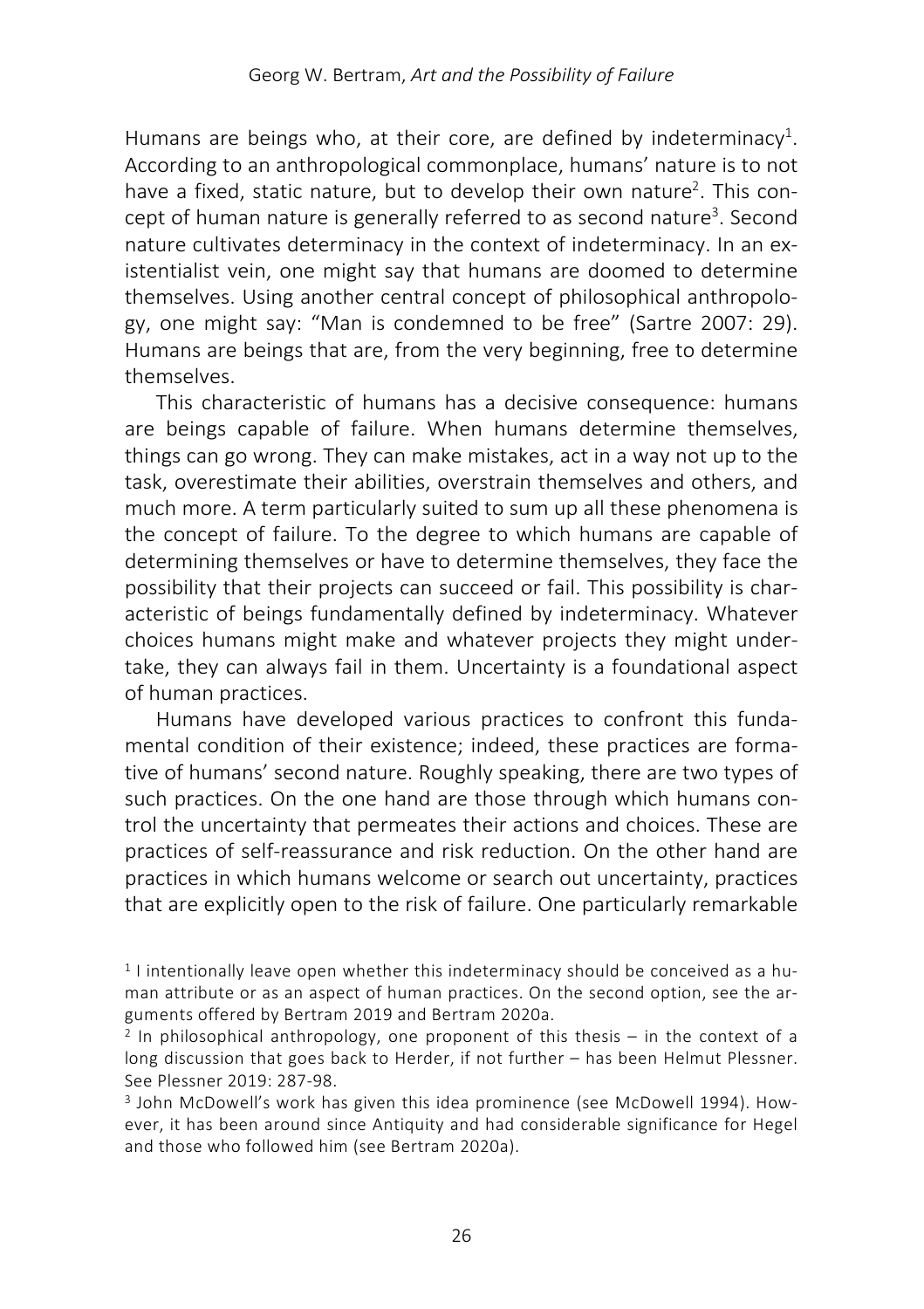example of the latter set is art. Art is a practice that embraces the uncertainty of human existence in a special way. Generally speaking, artworks do not aim to reassure. Rather, they are open to uncertainty. Thus, art represents a special mode of reflecting on a constitutive feature of human existence, namely, the possibility of failure. What does it mean that art is, in principle, always susceptible to failure? The following article explores this question.

The first section analyzes various explanations of what art is. Only the third explanation can help us grasp how and why art is constitutively bound up with the possibility of failure. In the second section, I discuss Adorno's paradigmatic explanation of art's unshakeable potential to fail. My critique of Adorno's position leads me to seek a different account in the article's third section. In contrast to Adorno's reliance on the concept of modernity, I contend that art's inherent possibility of failure can only be understood on the basis of individual works of art in comparison with themselves. In the fourth part, I connect this explanation with an important topos of the philosophy of art (one that also plays an important role in Adorno's concept of aesthetic modernity): the concept of the end of art. I claim that the end of art, properly understood, is inscribed into every single artwork in the form of its potential to fail. Thus, the end of art should not be seen as a historical epoch, but as a definitive feature of art itself.

### 1. *Three explanations of art*

In order to discern what kind of significance the possibility of failure has for art, it is useful to delineate different explanations of what art is. Sufficient is a rough typology based on the insight that for many twentiethcentury philosophies and theories of art rejecting an essentialist understanding of art was seen as the decisive issue<sup>4</sup>. Anti-essentialism is a magic word of modern theories and philosophies of art<sup>5</sup>. Of course, one could argue all day about the extent to which certain positions in the tradition are actually essentialist. I do not want to dive into such a thicket, so I will

<sup>4</sup> How the rough typology developed here could be located in the discussion about the definition of art is explained in Bertram 2019: 15-8.

<sup>5</sup> Wittgenstein's philosophy in particular assisted anti-essentialist definitions of art, a point made well in Weitz 1953.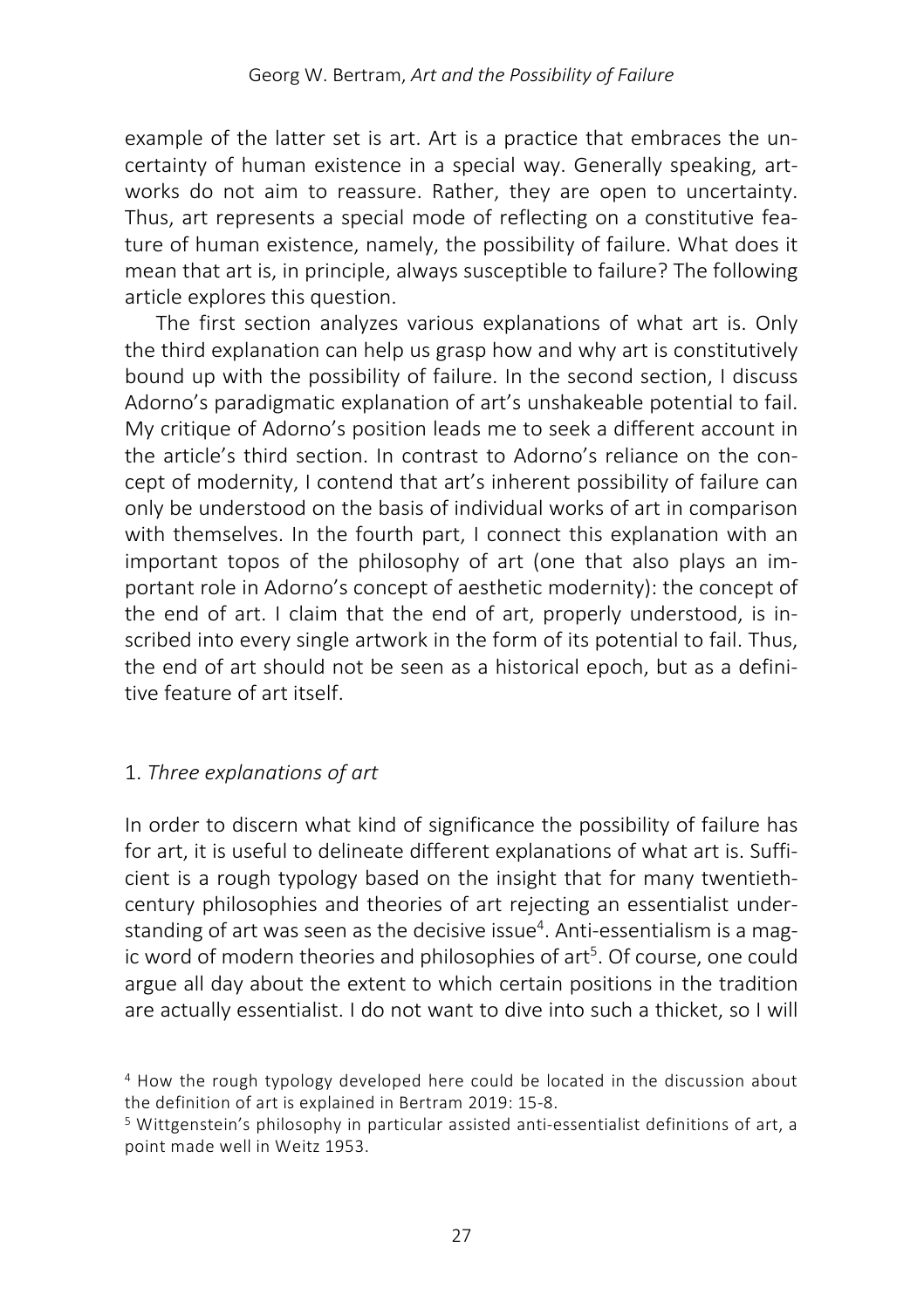just assume that we can distinguish between essentialist and antiessentialist conceptions of art. But I still do not think that is enough. I think it is also necessary to differentiate between various types of antiessentialist theories. Anti-essentialist conceptions of art can be either static or dynamic. Static anti-essentialism is when art is defined paradigmatically. One example is John Dewey's aesthetics. When he says that, ideally, art should be structured as an experience<sup>6</sup>, he defines art in a static fashion, even if his explanation is anti-essentialist. Because generally speaking, he is saying that art always makes the same contribution to human life. Naturally, this contribution can be realized in all kinds of different ways. And when something can be realized in fundamentally divergent ways, it cannot be defined in essentialist terms. Thus, in Dewey's theory, art cannot be defined in essentialist terms. This mode of antiessentialism is nevertheless static insofar as it presumes that a paradigmatic, supertemporal conception of art is possible.

This does not apply to anti-essentialist theories that define art through historical or other temporal developments. For instance, those who, following Hegel, assert that art develops over time, will say that because of its dynamic, art cannot be defined in essentialist terms. I think that Adorno is an important representative of this approach, because his aesthetic theory is rooted in the idea that art changes in correlation with social affairs<sup>7</sup>. So, that is my brief typology of explanations of art for the purposes of this paper. In short, there are essentialist, static anti-essentialist, and dynamic anti-essentialist theories of art<sup>8</sup>.

For our purposes, the third type is of most interest, because it gives particular weight to art's possibility to fail. It is obvious that humans can fail in all of their practices. When a woodworker constructs a table, the frame can end up being too weak, making the table rickety and useless. And when someone tries to ride a bike, they can lose balance for whatever reason and fall over. Analogously, essentialist or static antiessentialist conceptions of art might say that an artwork can fail to be that which it essentially or paradigmatically is. It might fail to exhibit the structure of experience with an uncompelling arc of suspense. But the dynamic anti-essentialist position on art precludes such claims. For it, a

<sup>6</sup> See Dewey 1989, especially chapter 3.

<sup>7</sup> Adorno speaks of "art's own law of movement" (Adorno 1997: 1) that dictates art's relation to social forms.

<sup>8</sup> Of course, non-essentialist approaches may display both static and dynamic aspects.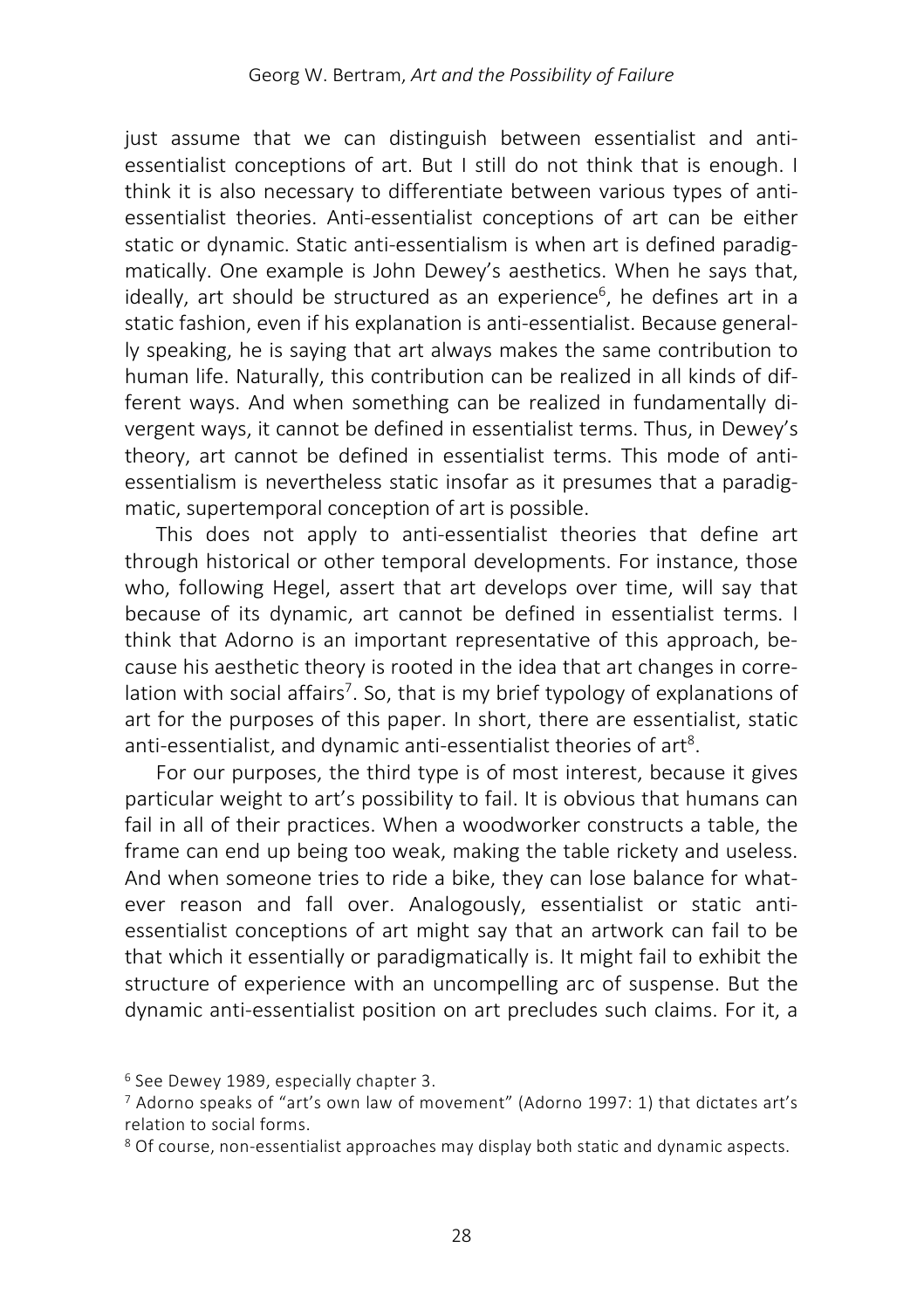work of art might, for instance, successfully realize one of art's functions and still fail because it is anachronistic. If art is dynamic, this means that there is no universally valid standard of success that would serve as a measuring stick for judging an artwork's failure. Rather, inherent in every individual work of art is its own singular potential to fail, and a work of art can only succeed by grappling with its very own potential to fail.

At first glance, it might seem that this statement applies to all objects. But a closer look shows otherwise. Adherents of the dynamic conception of art admit that there is no way to cull together a series of features in a way that would guarantee aesthetic success. Rather, they maintain that the fundamental possibility of aesthetic failure simply has to be accepted. In this sense, they make aesthetic failure into the standard of aesthetic success, and this success only results out of a struggle against the possibility of failure. Simply put, from the perspective of a dynamic, anti-essentialist conception of art, works of art struggle for their own aesthetic success<sup>9</sup>.

But if works of art struggle for their own aesthetic success, then the possibility of failure is inscribed in them. This is the issue I want to analyze in this essay. In order to gain a better understanding of art's constitutive relation to its own potential to fail, I would first like to outline something of a classic approach to this question by drawing on the concept of modernity. It basically states that art's struggle for modernity is the reason why art always flirts with failure. I will explore this notion and explain why it comes up short. This will then help reveal a more convincing conception of art's constitutive relation to its own failure.

### 2. *Modernity and Art's Self-Dissolution (Adorno)*

A prominent position on art, one that goes back at least to the seventeenth century, asserts that art is committed to modernity. Modernity (in both Hegel and Adorno) must be understood as a concrete process of historical transformations which challenges traditional ways of conceiving of and assessing art with respect to its formal values and social functions. Art, Adorno writes, is fundamentally guided by the "category of the new" (Adorno 1997: 23). Thus, art does not succeed or fail in the

<sup>9</sup> For an explanation of aesthetic success, see Bertram 2019, ch. 4, especially pp. 190- 204.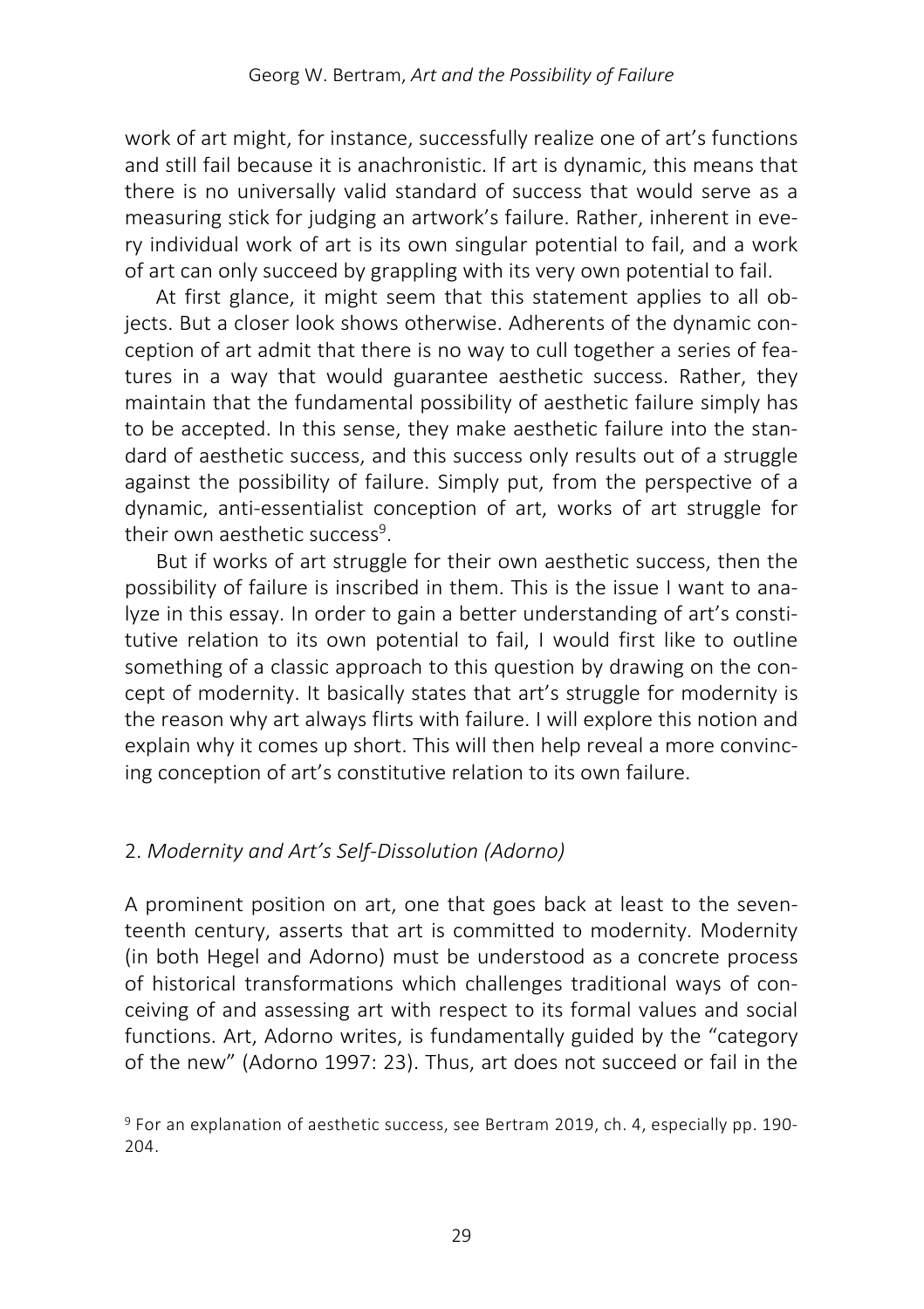same way that any old object of utility does. It can only succeed by bringing about something new. Works of art must actualize something that has not yet existed. In other words, a poem must actualize something poetic in a way that has never been done before, a string quartet something string-quartet-like in a way that has never been done before, a painting something painting-like in a way that has never been done before. But it is impossible to determine with certainty what one must do in order to create something new. For this reason, it is not possible to establish universally applicable conditions for the successful realization of a work of art. Thus, art is constantly confronted with the possibility of its own failure.

Taking this foundational principle of aesthetic modernity to its logical conclusion, some have claimed that art has a tendency to dissolve itself. According to this line of reasoning, the space for creating something new is always getting narrower. And, to the extent to which art is constitutively defined by its ability to produce something new, this situation means that art is always confronted more and more by the possibility of failure. At the end of this progression is the tendency to self-dissolution. Art barrels towards its own end – the end of art. Art reaches the point where it is no longer capable of accomplishing that which defines it  $$ the realization of something new. This underscores art's intertwining with its own failure. In a word, with each success, art comes closer to its own failure, because every aesthetic success shrinks the space for creating something aesthetically new. Thus, art unavoidably works towards its own self-dissolution, towards the end of art.

Certainly, the same does not hold for everyday use objects. When the woodworker constructs a table, they are not working towards the self-dissolution of tables or furniture as such. Rather, they produce something that has a more or less self-evident role in a particular set of practices. This is also true of everyday and non-everyday practices like peeling potatoes and riding bikes. These practices, too, play a selfevident role within a certain historical-cultural context. Works of art, in contrast, do not have such a self-evident role. Rather, their worth is always fundamentally in question. According to the theory that modernity is a defining feature of art, this self-destabilization necessarily leads to the self-dissolution of art. Thus, in the end, art causes itself to fail. Its modernity is at once its end.

Adorno analyzed with particular rigor art's commitment to modernity and its tendency to dissolve itself. Thus, a brief discussion of Adorno's position will be helpful for my argument. According to Adorno, art al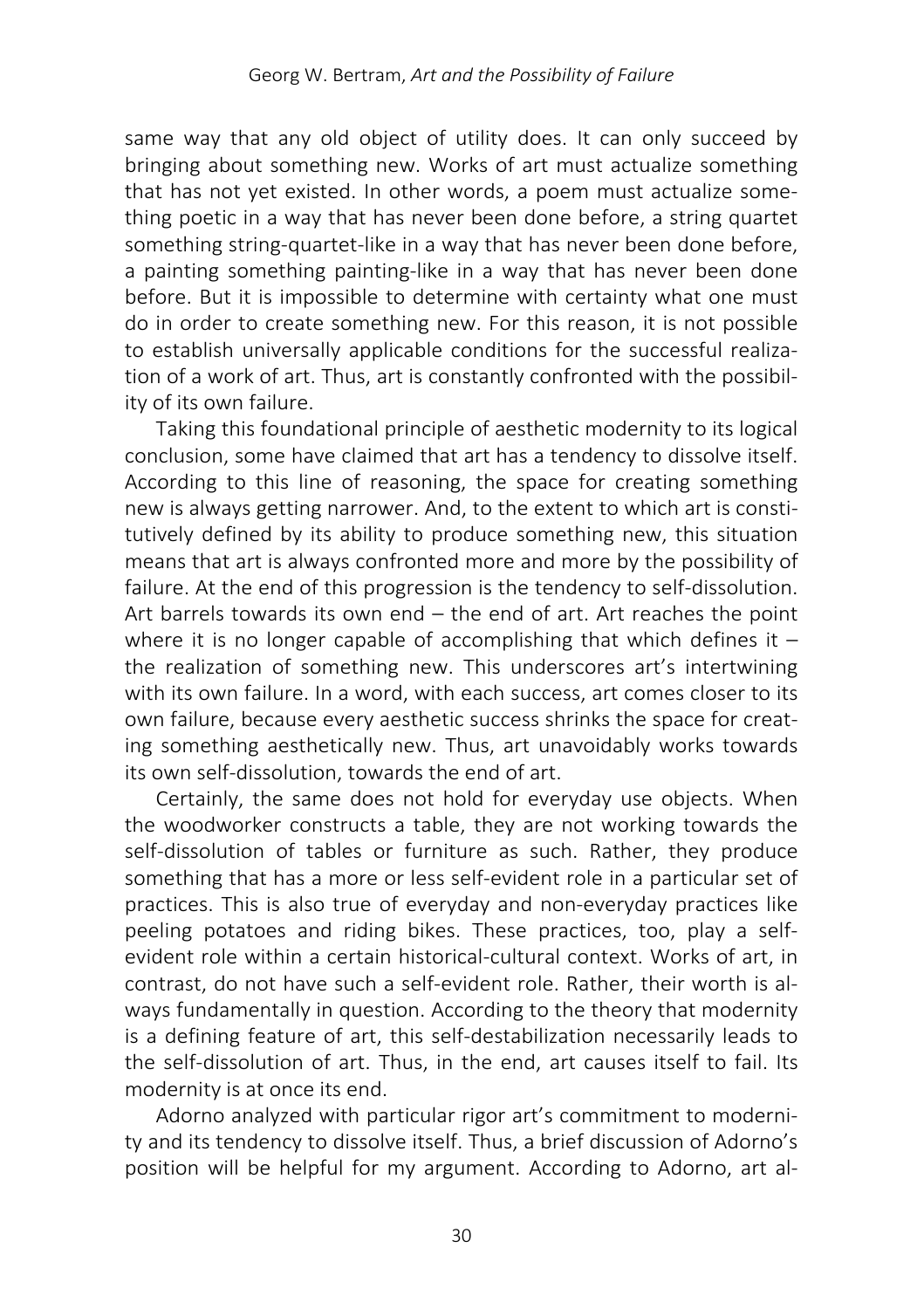ways seeks to secure its own autonomy within society, because only by retaining autonomy is it capable of resisting the pressure of social forces. Artworks realize their autonomy through their unique language, through "the law of form" (Adorno 1997: 226). But as soon as an artwork successfully develops a unique language, this new language is assimilated by society. With the advent of modern societies, this process of assimilation only accelerates. Art has a progressively more difficult time maintaining its autonomy. The reason for this, Adorno thinks, is that society gradually absorbs all autonomous artistic formations until art no longer has any room to forge new languages.

Art reacts to this development by destroying itself. In Adorno's words, this marks the "deaestheticization of art" (Adorno 1997: 16)<sup>10</sup>. Modern societies witness the production of works of art that no longer put forth a unique language and that thus deny their own status as art. Among them are icons of modern art like Duchamp's ready-mades and Warhol's Pop Art. In Adorno's view, the deaestheticization of art is also exemplified in the technocratic aspects of serial music and in concrete poetry, with its tendency to rob itself of meaning. In these movements, art tries to save itself by no longer insisting on its quality as art. Paradoxically, it seeks to preserve its autonomy by (freely, through what might be seen as an autonomous act) dispensing with that very autonomy. Thus, for Adorno, art necessarily moves towards its own dissolution.

Adorno's account is informed by the notion that artworks' impending loss of autonomy is a process that, in a sense, becomes more radical over time. It is not so definitive for early phases of art as it is for later phases. Simply put, early on in history, works of art had ample space to actualize new things and thus succeed. Later on, however, as society began assimilating art's forms to a greater degree, the creation of something new confronted more and more hurdles. Adorno's argument thus gives the impression that what was at first a success gradually veered towards failure.

But this is not a part of the thesis that I began with. The initial thesis was that artworks maintain various relations to their own potential to fail and that this relation is constitutive for their being as works of art. My plan was to explore the concept of modernity in order to make this thesis clearer. But it seems that this did not work. Why? The problem

<sup>&</sup>lt;sup>10</sup> As Hullot-Kentor explains in a translator's note: "'Entkunstung': Literally, the destruction of art's quality as art" (Adorno 1997: 368).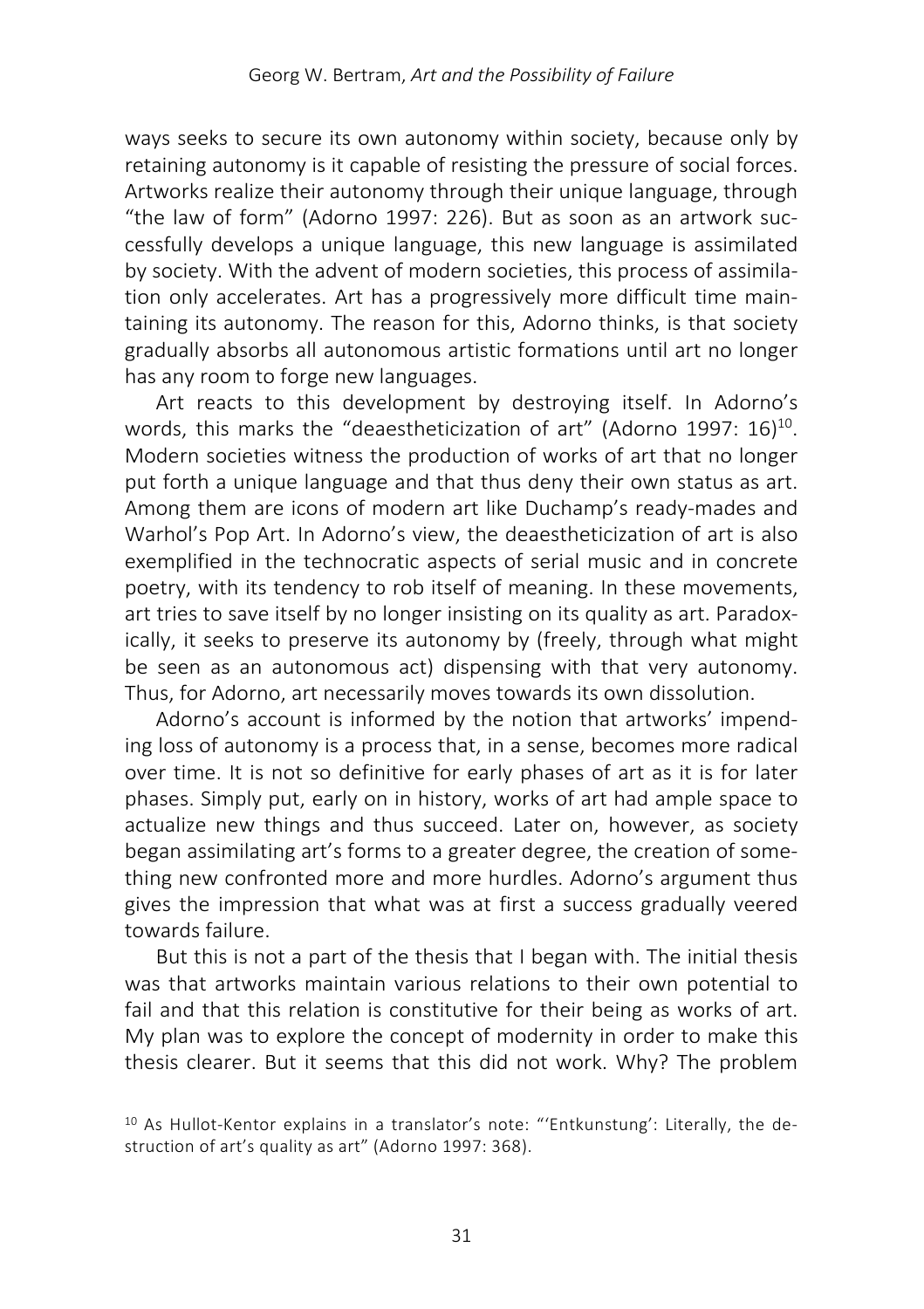that stands in the way might be put like this: Modernity is offered as a criterion for why there are no criteria for artistic success. The failure of artworks and art as a whole would thus follow out of something that transcends each individual work of art. Modernity is not actualized by individual artworks, but by art as a whole. For this reason, art's failure can only be explained by art's self-dissolution, and the end of art enters the scene.

I think that this is an expression of the contradictory attempt to establish general criteria for how artworks relate to their own failure. My initial assertion that artworks are constitutively bound to their own failure implies that there are no criteria that would guarantee an artwork's success. I drew on the concept of modernity to explicate this point. Modernity is a criterion for the lack of criteria. Art's orientation towards modernity was supposed to articulate how art lacks criteria for assessing the success of artworks. But I think it is clear now why this is contradictory, because it is an attempt to ground art's lack of criteria through a criterion. It is like gunning the engine while pulling the handbrake. Ultimately, the appeal to modernity inadequately captures why the relation to the possibility of its own failure is constitutive for every work of art.

#### 3. *Claims to Aesthetic Success*

What is to be done? I think that we can learn something from the discussion about the concept of modernity. We have to look for a theory that can adequately explain an individual work of art's relation to its potential failure on the basis of terms that the artwork sets for itself. Recall that the concept of modernity was supposed to explain how artworks actualize something new. But neither the concept of the new nor the concept of modernity is particularly helpful here. I think that the concept of uniqueness is more useful. Every work of art seeks to create something that is its own. An artwork possesses uniqueness when it poses a challenge for its recipients. Thus, that which an artwork creates can be analyzed in relation to how rewarding it is for its recipients. Artworks are communicative objects. They establish their own forms of communication with recipients. This is the sense in which artworks constitutively posit their own standards for their own success or failure.

At the same time, however, artworks aim towards something more general. They are guided by the idea of actualizing uniqueness in the sense of setting up a unique form of communication. This idea is, succinct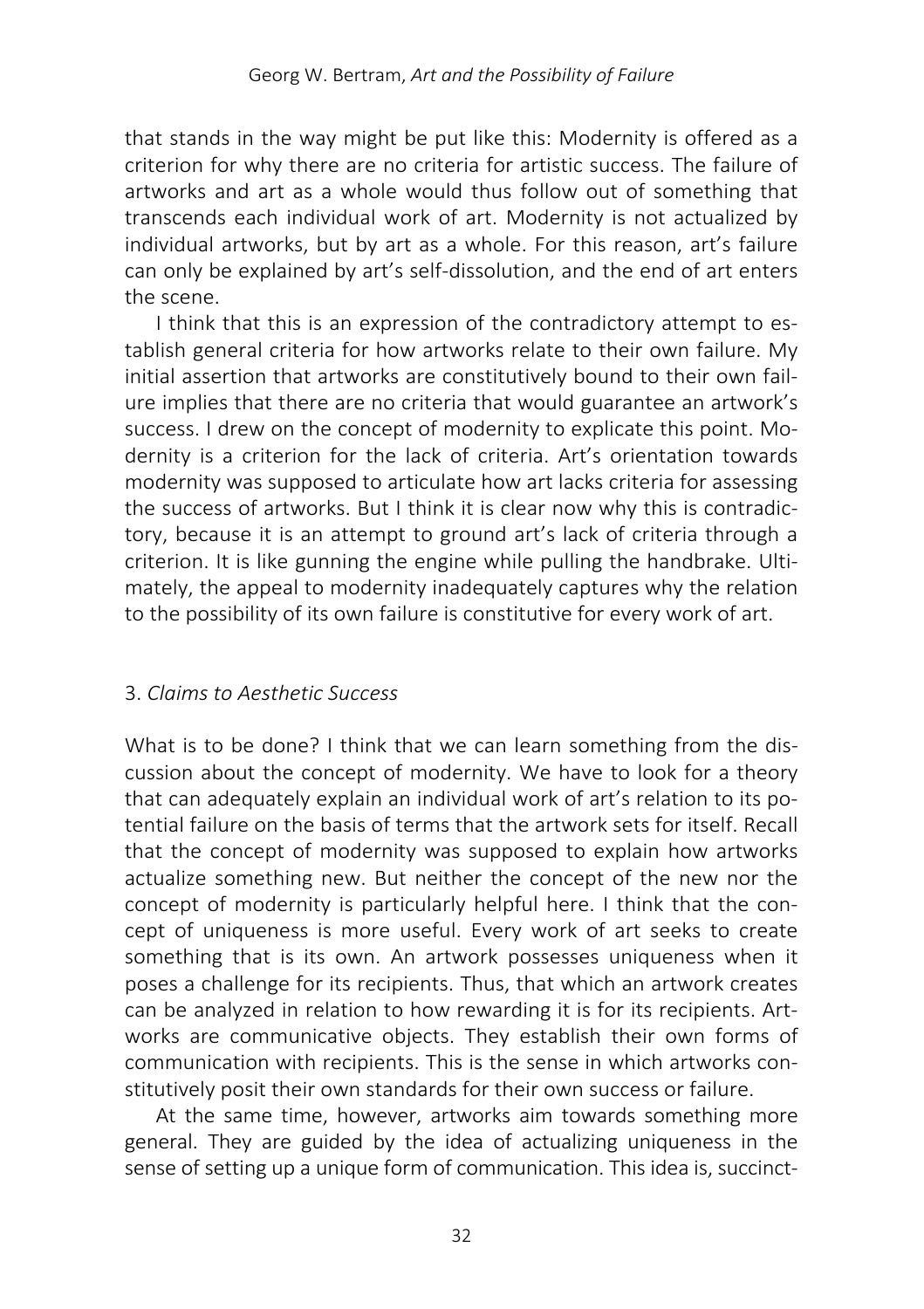ly put, the idea of art. When I say that artworks are guided by this idea, I mean that they develop a notion of themselves as art. They represent on their own terms a particular realization of the specific mode of communication that constitutes art as a whole. They represent this idea in a selfreferential way and want to be received according to the standards that they themselves put forth. Thus, artworks should be conceived of as objects or events that are constituted through referring to themselves. One part of this self-constitution is their act of making a claim to succeed according to their own self-determined conception of  $art<sup>11</sup>$ .

This opens the path for an analysis of artworks' constitutive relationship to their own potential to fail, because artworks are constituted through the conception of art that they set out to realize and their actual execution of this norm. They make a claim about what art is through their own realization of it. This sets them up for failure, because they can fail to deliver on the terms that they themselves establish. An artwork's success can only be understood from this perspective. This helps clarify the meaning of the above-discussed claim that works of art always struggle for aesthetic success. It is just another way of saying that they always seek to inquire into and lay out the terms of what exactly it is that they themselves accomplish as works of art. I think that it is possible to explain each individual artwork's constitutive relation to the possibility of its own failure in three steps:

1) Every work of art poses its own type of challenges to its own reception.

2) Through this singular challenge, each artwork participates in a process encompassing all other artworks in which the practices of producing singular challenges to reception is further developed.

3) Within this general process, every individual work of art seeks to succeed in creating its own singular challenge to reception. This attempt necessarily confronts the possibility of failure.

Adorno's concept of the "law of form" offers a good notion of the meaning of statement 1). The idea is that every work of art establishes its own criteria for that which it aims to accomplish; the measure for a

<sup>11</sup> On artworks' self-referential constitution, see Bertram 2019: 117-26.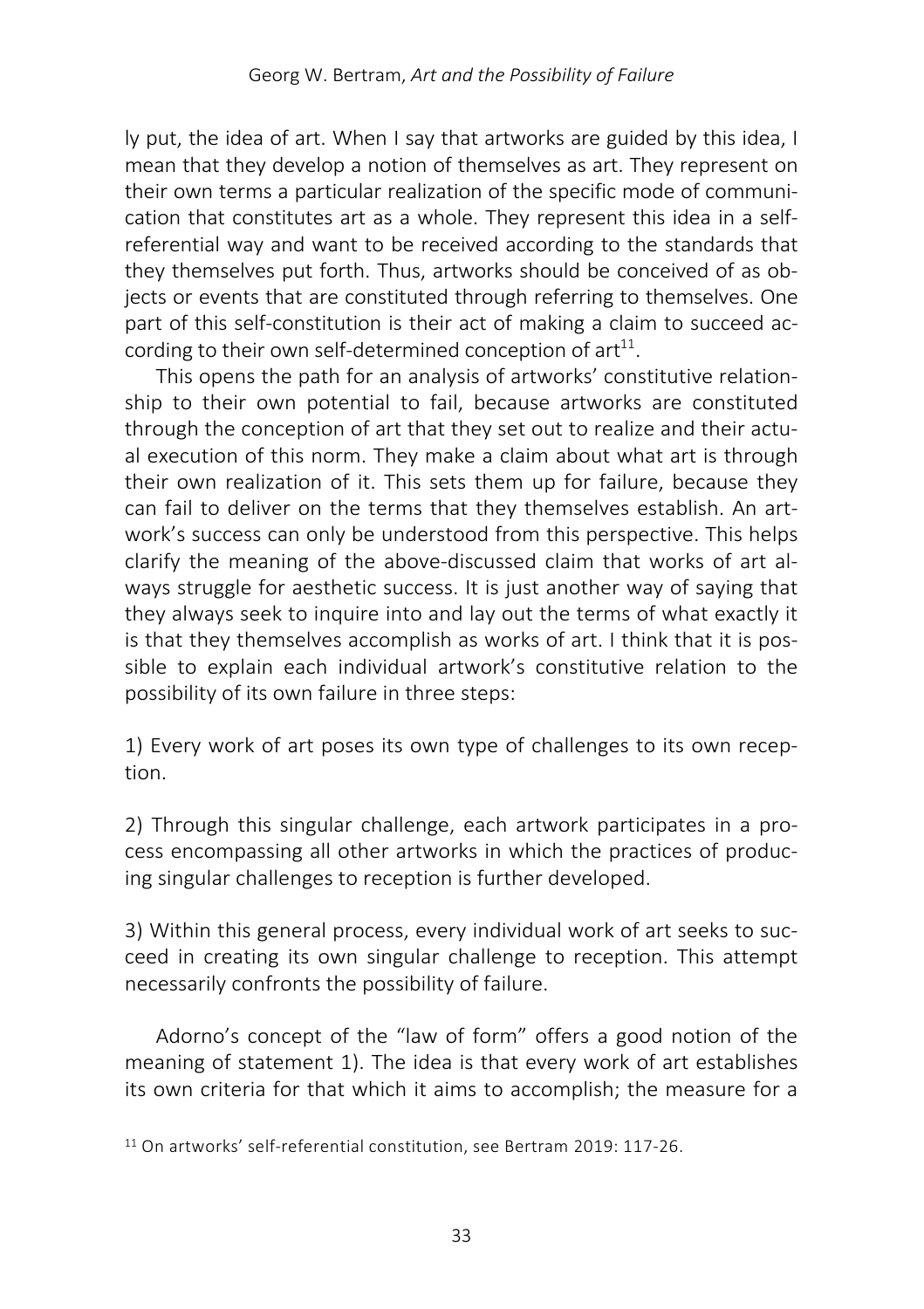work of art is developed internally to that work itself. This internal construction of standards should be conceived of as radically as possible, even more radically than Adorno himself does. An artwork not only internally articulates its own topics, motives, and other contents, but also everything involving its own form. This concerns the very principles informing how an artwork employs certain forms, such as particular elements and relations, open modes of generating form and content, mimetic processes, and so forth. Each artwork offers its own interpretation of certain fundamental concepts of art, thus at once positing criteria for its own form while seeking to do justice to these self-established criteria. In doing so, artworks grapple in diverse ways with traditions demarcated by other works of art, certain artistic genres, and much more. By establishing their own law of form, individual artworks participate in a broader artistic context, despite their uniqueness.

But as statement 2) makes clear, artworks stand within a broader artistic context in another sense. Artistic traditions develop the concept of a practice in which objects posit their own unique challenges to their own reception. The challenge aspect of artworks derives from the fact that they themselves set, on their own terms, the criteria relevant for their reception. But this practice of producing challenges thus defined is not a practice invented by just one object. An artwork only engages in and offers its take on this practice in relation to other artworks that do the same. This context precedes each and every individual artwork.

Because of their position within this practical context, artworks not only develop particular challenges. They also, as in statement 3), make a claim to succeed in the sense that they really do challenge their recipients. Artworks are not just objects that do or do not confront recipients with a challenge. They are also objects that aspire to realize such a challenge. They want to succeed in this. But they can also fail to do so. Their success or failure is not something that can be assessed on the basis of external observation. Rather, their success and with it their potential to fail is something that they themselves set the terms for. Artworks struggle for aesthetic success. Individual artworks' struggle for aesthetic success is fought out both in their relation to themselves and in their relation to other works of art. The practice of art thus has a deeply antagonistic aspect. Adorno offers a particularly drastic take on this: "each artwork is the mortal enemy of the other" (Adorno 1997: 35). This formulation is drastic in the sense that it suggests that aesthetic success is exclusively restricted to one individual artwork. But this is not true. Many artworks can be aesthetically successful. At the same time, they can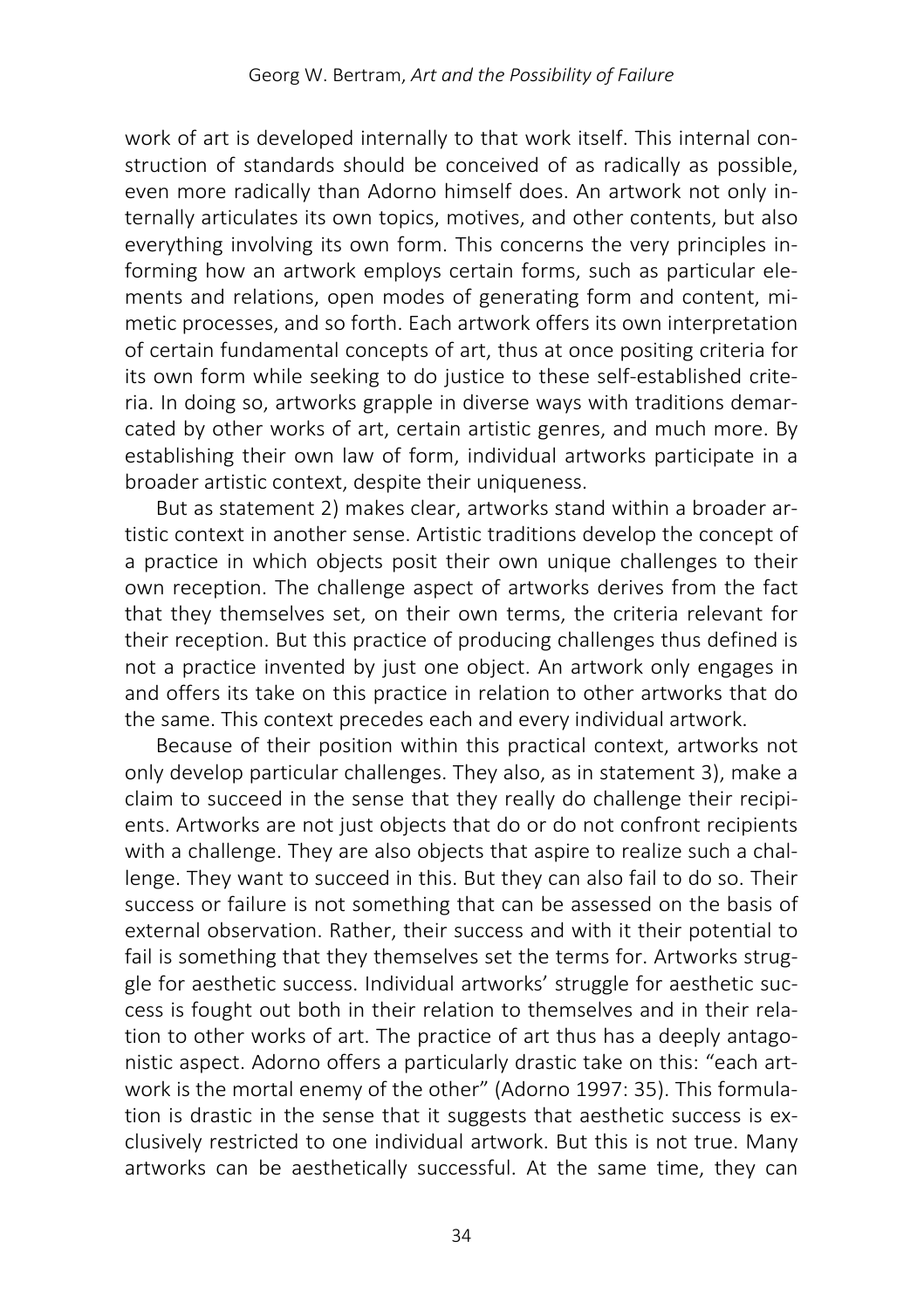have different aesthetic worth. Artworks struggle amongst one another for such worth. This worth is measured according to how successful they are on their own terms.

#### 4. *The end of art reconsidered*

The possibility of art's failure has been repeatedly discussed over the history of philosophical aesthetics with the notion that part of art's constitution is to reach its end. Hegel articulated this notion with his famous proposition about the end of art. In doing so, he put forward a line of thinking that reappeared in Adorno's work, namely that the practice of art gradually loses stability over time. According to this reasoning, art is subject to a law of increasing modernity. But I think I have shown that it is implausible to maintain that art really is subject to such a law. Because art is, by definition, unstable. This instability permeates a Schubert string quartet just as much as it does a Duchamp ready-made. No work of art can rely on some pre-given foundation of criteria that would guarantee its stability. Even when an artwork is clearly situated within a certain genre and its traditions or is clearly defined by the trends of its time, it still must establish on its own the criteria that determine its success. The criteria for success are thus always characterized by a fundamental uncertainty. Thus, it is not plausible to claim that the uncertainty faced by artworks somehow grows over time. Of course, it is true that the socio-cultural context in which the practice of art occurs is always changing. But these changes are not of the sort that would decrease art's stability or increase its instability. Art is fundamentally defined by uncertainty about whether it will succeed or fail according to the terms it sets for itself.

This argument can be expressed with the language of Hegel's aesthetics and his concept of the end of art. Hegel famously claimed: "Art, considered in its highest vocation, is and remains for us a thing of the past" (Hegel 1975: 1:11). By "highest vocation", Hegel meant when art was the primary medium of reflecting historical-cultural practices. In Hegel's opinion, this was true in Antiquity. Before Christianity and the Enlightenment, he explains, historical-cultural relations were reflected through mythology; certain narratives or other images articulated how people understood the cultural practices they were engaged in. So, Hegel thought, Antiquity art articulated how those engaged in a particular historical-cultural practice understood it; in other words, art adequately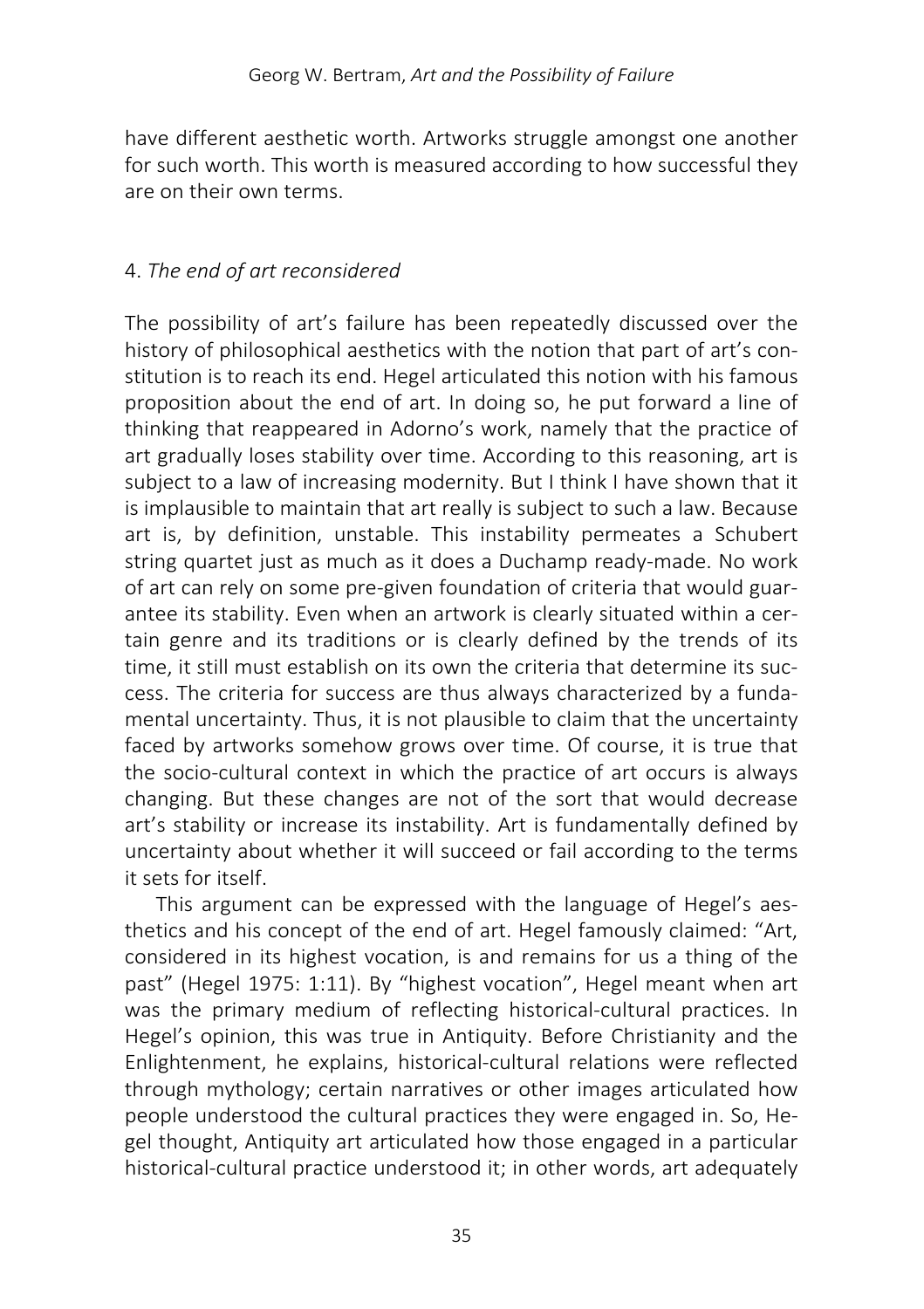represented this self-understanding. But once the time of its "highest vocation" had elapsed, art's self-evident connection to a particular set of historical-cultural practices also reached its end. But this ending is, for the conception of art laid out here, art's beginning. The end of art "in its highest vocation" is the end of art practiced in the mode of fundamental certainty. This end marks the beginning of art's unique ability to be a practice that submits itself to fundamental uncertainty.

A re-interpretation of Hegel's aesthetics on these lines reveals that his concept of Romantic and post-Romantic art comes close to the definition of art developed here<sup>12</sup>. Perhaps counter to his own classicist intentions, Hegel's concept of Classical art has less systematic rigor than his precise account of modern art. To modern art Hegel ascribes plurality and an antagonistic character, which he, correctly or not, asserted did not apply to Classical art (see Hegel 1975: 1:602-11). In his ruminations on the end of art, Hegel, perhaps without knowing it, explained the fundamental instability of art. While his aesthetics of Classical art is an explication of art in the mode of certainty, his aesthetics of Romantic and modern art is an explication of art in the mode of uncertainty – in the mode of its fundamental confrontation with failure. As Robert Pippin has shown, Hegel can offer considerable insight into modern art, insights that can be gained not by applying his theory of Classical art to modernity, but by systematically fleshing out the implications of his notion of Romantic and post-Romantic art (see Pippin 2013).

On the other hand, an analysis of Hegel's aesthetics uncovers something foundational about theories of the end of art in general. Hegel can be read as trying to exclude large swathes of art from their impending end. In Antiquity, Hegel seems to say, art is so stable that it is not confronted with an end. The threat of an end only appears with the advent of Romantic art. Only then does art enter an era where its success is fundamentally uncertain. Hegel thus has a tendency to immunize a lot of art from the possibility of failure, a tendency that is also evident in other theories of the end of art. Understood as apologias for Classical art, these theories are often informed by the notion that uncertainty in art is a specifically modern or post-modern phenomenon. As Adorno pointedly states in his *Aesthetic Theory*: "It is self-evident that nothing concerning art is self-evident anymore, not its inner life, not its relation to the world, not even its right to exist" (Adorno 1997: 1). Adorno's

<sup>12</sup> For a more thorough account, see Bertram 2020b.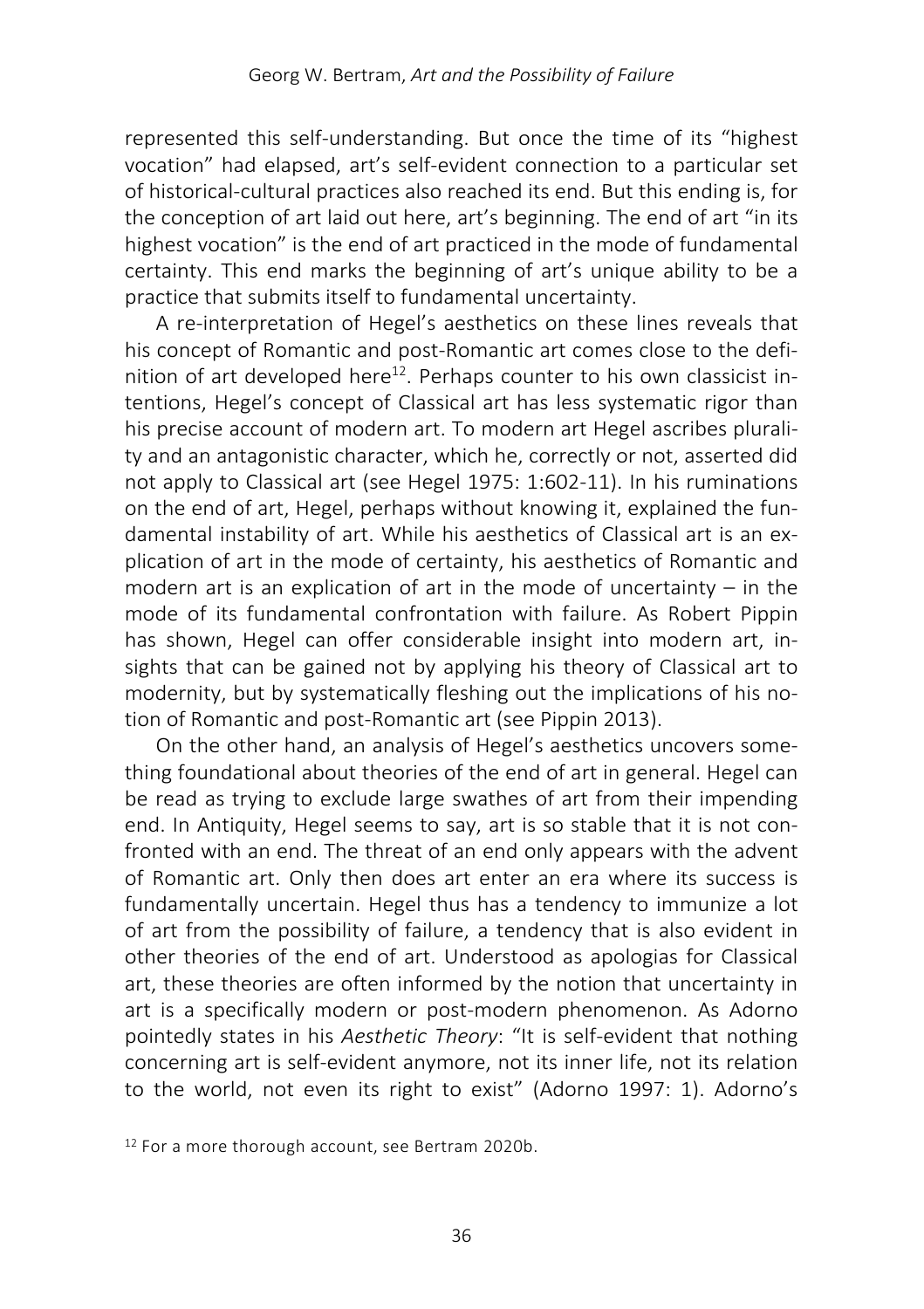rhetoric implies that there was once a time when art was more selfevident, but that this self-evident certainty has gotten lost along the way. But this ignores the fact that art is fundamentally not self-evident. As discussed, no artwork can rely on self-evident foundations or criteria. Each has to provide its own novel justification for why it draws on particular traditions in particular ways. Things in art that seem self-evident like the form of a sonnet or the structure of a sonata are only selfevident on the surface, because each artwork has to provide new reasons for why it adopts these forms. Thus, sticking to tradition gives artworks just as little certainty as breaking with tradition does. All attempts to bracket art's fundamental instability are unconvincing, including theories of the end of art.

But there is something to be gained from this critique of theories of the end of art. It demonstrates that the end of art is not a historical state towards which art as a whole develops. Rather, it is an element of every single work of art. Every work of art confronts the end of art. Each confronts it in the context of its attempt to challenge recipients on its own terms and in its competition with other works of art. The end of art is the possibility of failure that looms over every work of art. When artworks struggle over what art is, their status as art is always at stake. In this sense, art is a fundamentally unstable practice.

Because art is a fundamentally unstable practice, the understanding of itself as art that each artwork posits is not, as some thinkers such as Arthur Danto claim, an attempt to develop a theory of art (see Danto 1986: 107). Rather, each artwork claims to be art in the sense that it aims to challenge recipients in its own way. Whether it accomplishes this, however, remains up for debate. For this reason, a key part of the practice of art are recipients' various assessments of artworks. Artworks' contested status partially derives from recipients' arguments about if and why an artwork is successful or not. Disagreement about art needs judgment, art criticism, and recipients' expressions of opinion in activities like discussions after a concert or while reading a book. Conceiving of art as a practice that is always contested means conceiving of these activities as constitutive aspects of the practice of art.

I cannot and do not want to put forward a theory of aesthetic judgment here. However, I would like to briefly discuss why this exploration of artworks' inherent potential to fail led to the question of aesthetic judgment. On the one hand, it is a symptom of the fact that each artwork sets its own criteria of success. On the other, it is a symptom of recipients' interest in the success of art, a point that becomes clearer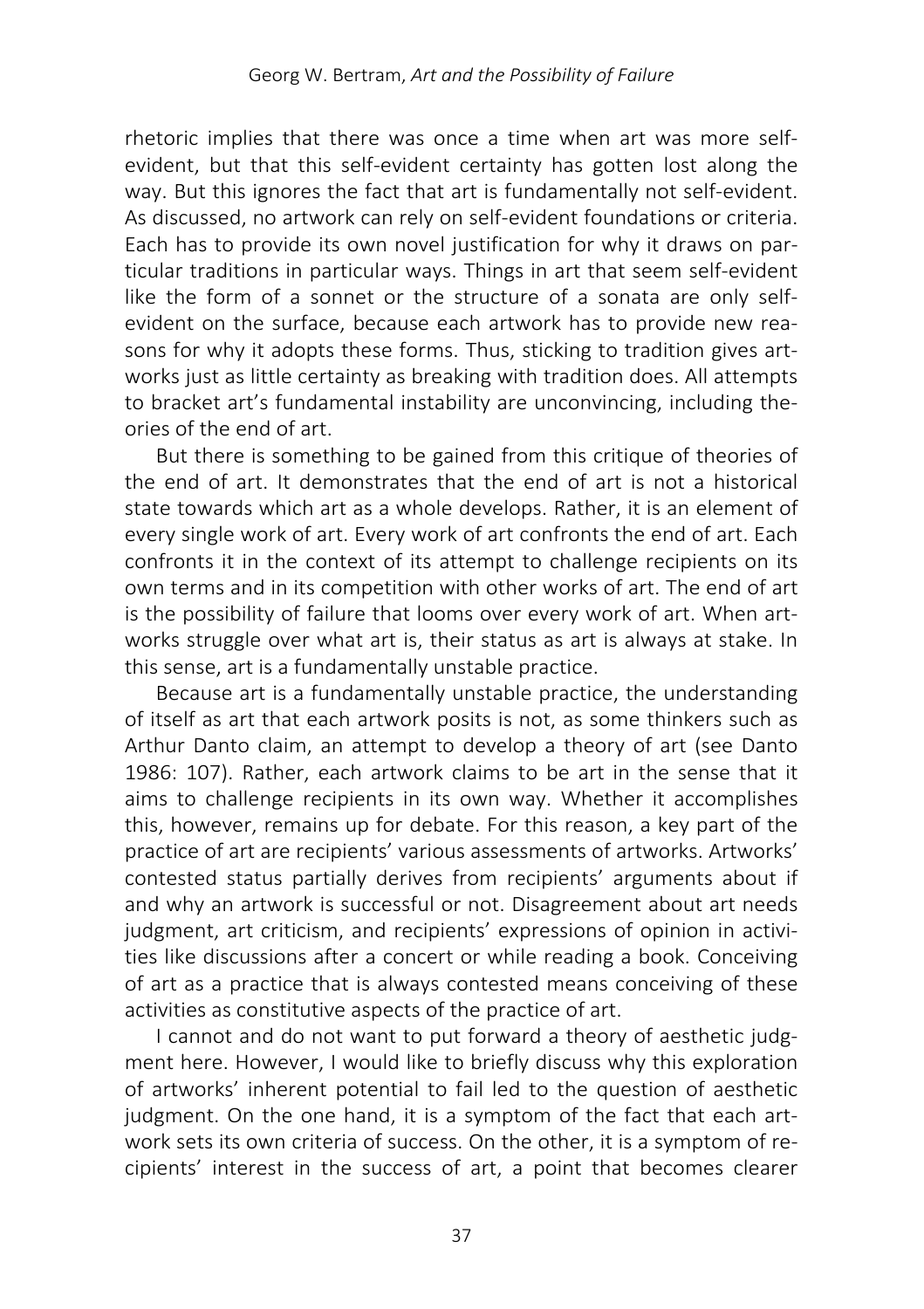when one situates aesthetic success within the broader context of human practices as a whole. The criteria that an artwork sets for its own success are also criteria through which an artwork seeks to challenge other human practices. Thus, the success of an artwork is not determined by that work on its own terms alone, but also by the extent to which it challenges other practices that its recipients are involved in<sup>13</sup>. Artworks' yearning to be successful as art is connected with their ability to challenge other practices, which means that artistic success has to be viewed in relation to these other practices as well. In other words, aesthetic success is constitutively bound to the reception of artworks. Aesthetic judgments should be conceptualized in this context $14$ .

I hope this article has made it easier to understand how art is a practice that reveals with particular brilliance the fundamental instability of human practices. These reflections underscore the specific way in which art is defined by uncertainty. Because there are no stable criteria for judging whether an artwork is successful, each artwork faces the task of positing its own criteria of its own success and then living up to these criteria, a process fraught with uncertainty. Thus, art is a practice that is formed anew by each and every work of art. Art makes a special contribution to human practice as a whole, because art confronts other human practices with a practice that constantly mutates in unpredictable ways. Art is capable of breaking through rigidity and habituation. One problematic flipside of the uncertainty that defines human practices is the fact that their forms can harden in an attempt to resist this very uncertainty. Art has unique potential in this regard, because it urges that practices be altered. In doing so, it reminds people of the fundamental instability of human practice<sup>15</sup>. But at the same time, and more importantly, it concretely calls into question human practices, impelling their renegotiation $16$ .

*Translated from German by Adam Bresnahan*

<sup>13</sup> I draw here on Carroll 2009, particularly chapter 2.

<sup>&</sup>lt;sup>14</sup> On the concept of aesthetic judgment in this sense, see Bertram 2014.

<sup>&</sup>lt;sup>15</sup> This reminder stands at the center of the concept of art developed by Christoph Menke in Menke 2013.

<sup>16</sup> On this argument more generally, see Bertram 2019.